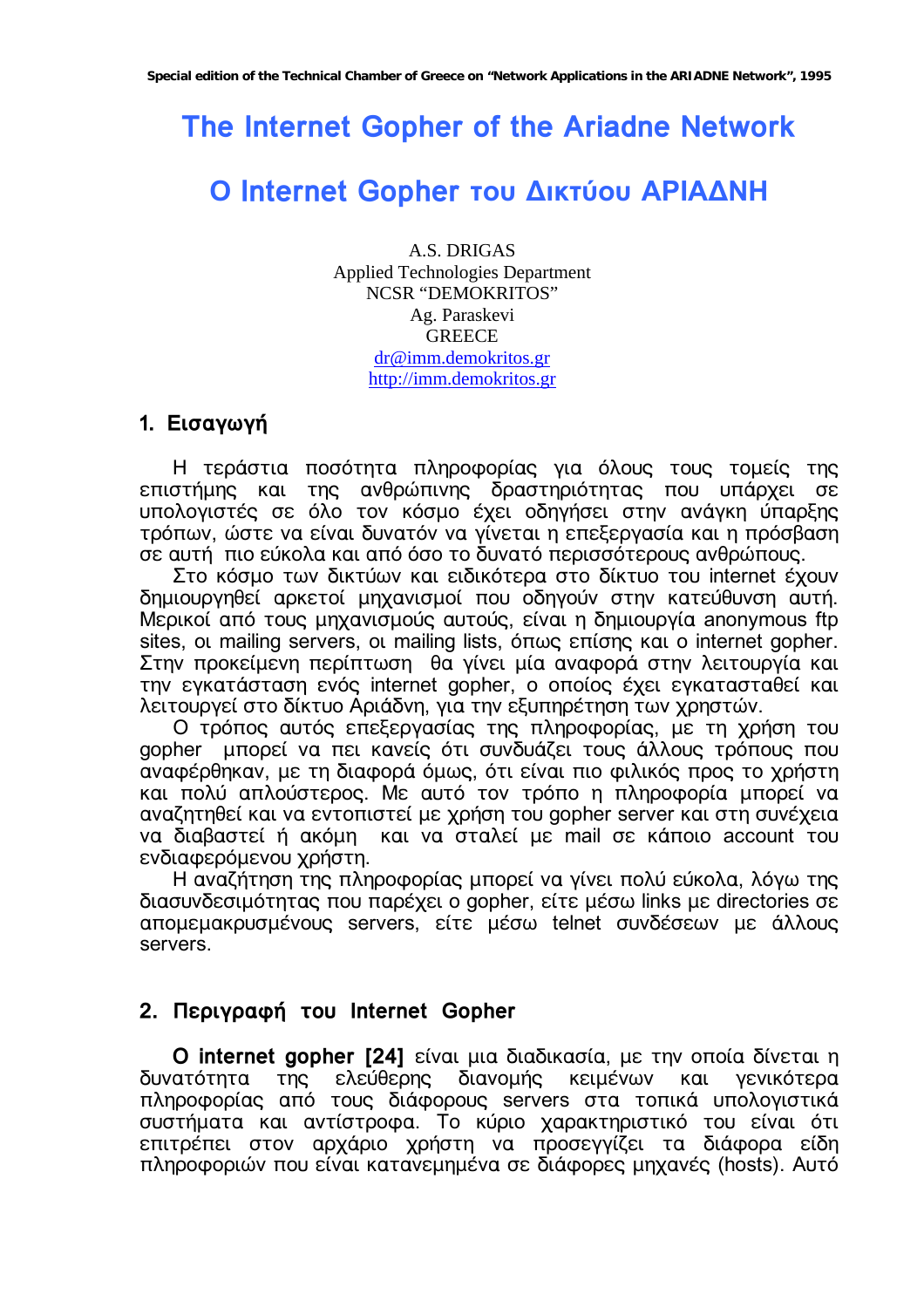επιτυγχάνεται με την παρουσίαση στον χρήστη ενός ιεραρχικά δομημένου συνόλου κειμένων (documents), και με τη βοήθεια του γνωστού μοντέλου επικοινωνίας client-server.

O gopher συνδυάζει τη λειτουργία ηλεκτρονικού περιοδικού και database, δίνοντας έτσι τη δυνατότητα στο χρήστη, να εμφανίζεται στην οθόνη του μια ιεραρχία από κείμενα ή να ψάχνει κάποιο κείμενο δίνοντας μια συνκεκριμένη λέξη ή φράση.

Tα είδη της πληροφορίας που υποστηρίζει ο internet gopher είναι τα εξής:

**a. Directories :** O πιο συνηθισμένος τύπος πληροφορίας σε ένα gopher **[24]** είναι το directory. Το directory το οποίο είναι μια λίστα από κείμενα, επιτρέπει την εύκολη πρόσβαση στην πληροφορία. Τα διάφορα κείμενα μπορούν να ταξινομηθούν σε διάφορες θεματικές κατηγορίες, έτσι ώστε να είναι εύκολος ο εντοπισμός τους.

Ένας ειδικός τύπος directory είναι και το link, το οποίο επιτρέπει στον internet gopher va avaφέρεται σε directories που βρίσκονται σε διαφορετικά υπολογιστικά συστήματα. Τα link αυτά δίνουν την εντύπωση στον χρήστη ότι η πληροφορία βρίσκεται τοπικά, και όχι σε απομεμακρυσμένους υπολογιστές.

**B. Text files :** To μεγαλύτερο μέρος της πληροφορίας στον gopher βρίσκεται σε απλή μορφή ascii text αρχείων.

**γ. Search items :** Eίναι ειδικά directories στα οποία μπορεί κανείς να προσδιορίσει ένα αριθμό από λέξεις κλειδιά για το ψάξιμο ενός συγκεκριμένου θέματος. Τα κείμενα πού ταιριάζουν με τις παραπάνω λέξεις κλειδιά θα εμφανιστούν στην οθόνη του χρήστη.

**δ. Telnet sessions :** Το είδος αυτό αναφέρεται σε telnet συνδέσεις με απομεμακρυσμένα υπολογιστικά συστήματα χρησιμοποιώντας την προσομοίωση τερματικού.

**E. Phone books :** Aυτό το είδος κειμένων είναι βασισμένο στον qi server που αναπτύχθηκε στο πανεπιστήμιο του illinois και επιτρέπει το ψάξιμο τηλεφωνικών καταλόγων χρησιμοποιώντας ένα από τα παρακάτω Κριτήρια: όνομα, τηλεφωνικό αριθμό ή διεύθυνση.

**στ. Formatted text :** Πολλοί gopher servers έχουν τη δυνατότητα να αναγνωρίζουν κείμενα που η μορφή τους είναι διαφορετική από τη συνηθισμένη text μορφή, όπως για παράδειγμα postscript αρχεία.

**ζ. Multimedia :** O gopher υποστηρίζει ένα αριθμό από είδη αρχείων, διάφορων μέσων επικοινωνίας όπως αρχεία εικόνας, video, audio.

Χρησιμοποιώντας τον gopher για την αναζήτηση κειμένων ή θεμάτων σε διάφορα υπολογιστικά συστήματα είναι σαν να ψάχνει κανείς για Κείμενα που βρίσκονται στο τοπικό του σύστημα. Υπάρχουν δύο μέθοδοι για τον εντοπισμό συγκεκριμένου θέματος (κειμένου), η μέθοδος της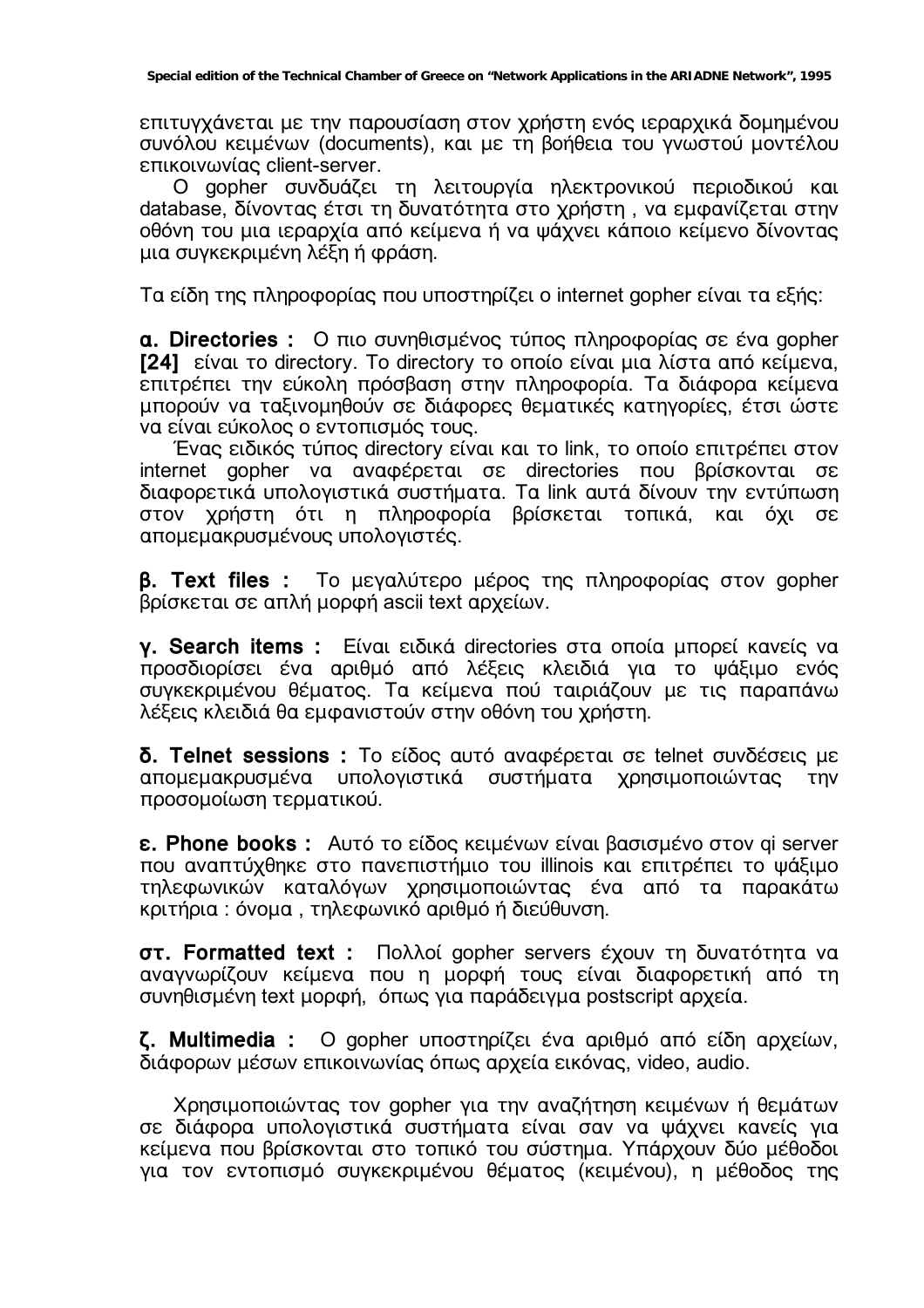αναζήτησης της πληροφορίας βήμα προς βήμα και η μέθοδος του ψαξίματος (searching) για το συγκεκριμένο θέμα.

Με την πρώτη μέθοδο ο χρήστης μπορεί να ακολουθήσει μια συγκεκριμένη διαδρομή και να οδηγηθεί στην πληροφορία που θέλει ή να ξεκινήσει διαλέγοντας ένα συγκεκριμένο θέμα από το μενού που εμφανίζεται στην οθόνη του, που σχετίζεται με την πληροφορία που υάχνει και στη συνέχεια να οδηνηθεί στο ζητούμενο.

Η δεύτερη μέθοδος στηρίζεται περισσότερο στον gopher, ο οποίος κάνει ο ίδιος τη δουλειά του ψαξίματος σε αντίθεση με την προηγούμενη μέθοδο. Έτσι ο χρήστης εισάγει κάποια λέξη ή φράση και ο gopher ψάχνει να βρει κάποιο κείμενο που ταιριάζει με την παραπάνω λέξη ή φράση. Η διαδικασία του ψαξίματος μπορεί να γίνει πιο πολύπλοκη δίνοντας περισσότερες από μία λέξη και ζητώντας να υπάρχουν όλες στο κείμενο που ψάχνουμε. Έτσι μπορούμε να συγκεκριμενοποιήσουμε περισσότερο το θέμα για το οποίο ψάχνουμε. Ένα παράδειγμα πληροφορίας που μπορεί να υπάρχει σε ένα gopher server είναι το εξής:

**1.** πληροφορίες για τον gopher

- **2.** Κατάλονοι βιβλιοθηκών
- **3.** συνταγές μαγειρικής
- **4.** μετεωρολογικοί χάρτες
- **5.** άρθρα εφημερίδων κ.α

# 2.1. Πλατφόρμες λειτουργίας του Gopher

Ο internet gopher μπορεί να δουλέψει πάνω από διάφορες πλατφόρμες και λειτουργικά συστήματα. Ο μόνος περιορισμός για τα λειτουργικά συστήματα είναι να υποστηρίζουν TCP/IP δίκτυα και να έχουν μια τουλάχιστον σύνδεση στο ( ή σε) δίκτυο internet.

Για τους gopher clients οι πλατφόρμες που υποστηρίζονται είναι:

- **1.** Macintosh
- **2.** Dos
- **3.** Microsoft Windows
- **4.** Unix, full-screen, emacs kat Xwindows
- **5.** VMS full screen
- **6.** NeXTstep
- **7.** OS/2
- **8.** VM/CMS
- **9.** MVS

Eνώ για τους gopher servers είναι:

- **1.** Unix
- **2.** VMS
- **3.** Macintosh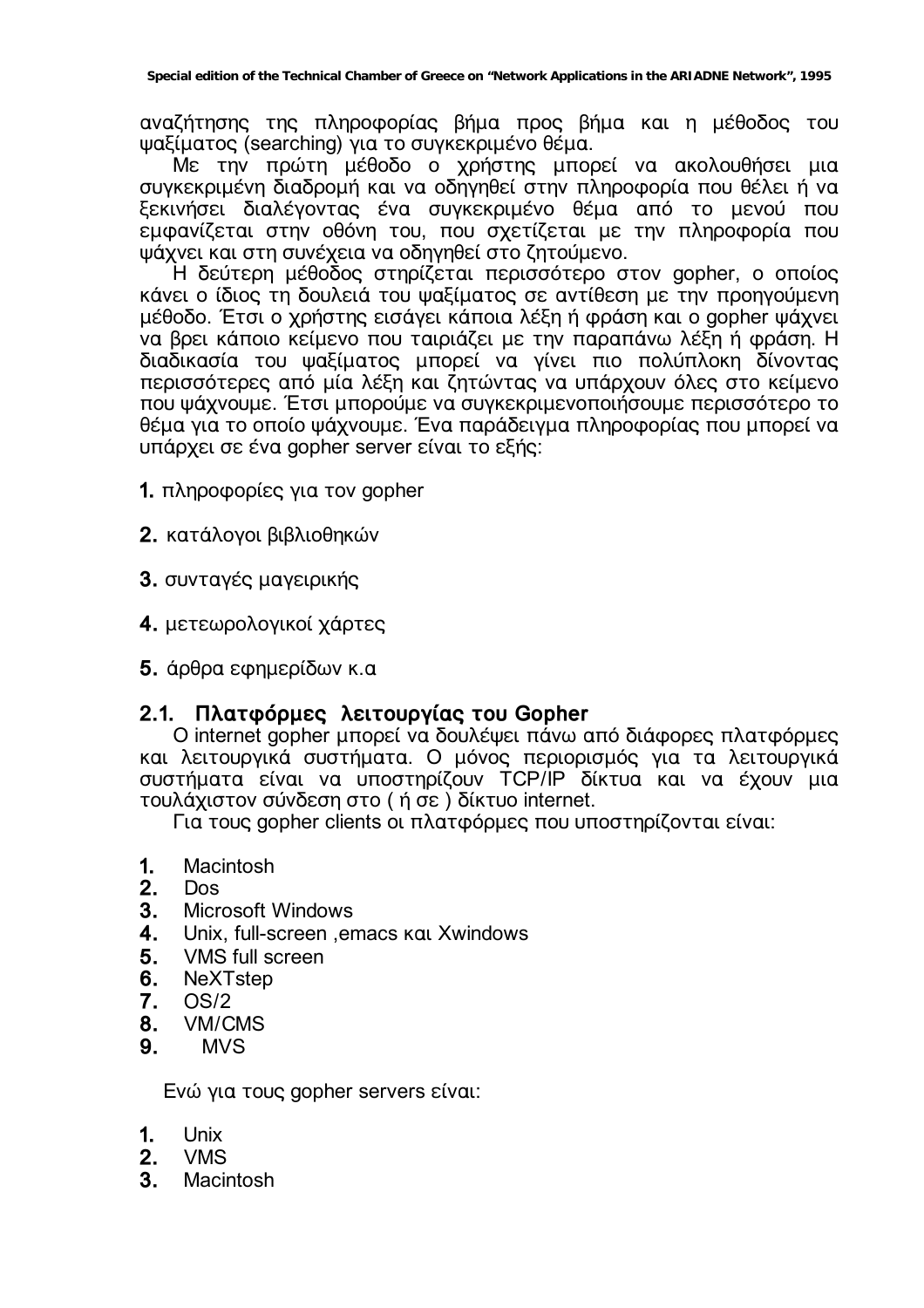**4.** VM/CMS

- 
- **5.** Dos **6.** MVS

# **2.2. Internet Gopher Protocol**

Η όλη λειτουργία του internet gopher είναι βασισμένη στο ομώνυμο πρωτόκολλο. Το πρωτόκολλο, αυτό είναι σχεδιασμένο για την ανίχνευση διανεμημένων κειμένων και την ικανότητα επανάκτησης τους. Τόσο, όσον αφορά το πρωτόκολλο όσο και το ίδιο το software ακολουθείται όπως έχει αναφερθεί και πιο πάνω, το μοντέλο client-server. Ετσι οι χρήστες "τρέχοντας" το software του client στα τοπικά υπολογιστικά συστήματα μπορούν να έχουν άμεση πρόσβαση στα κείμενα και στην πληροφορία γενικότερα, που βρίσκεται στους διάφορους servers στο παγκόσμιο internet. Aυτό επιτυγχάνεται με το να στέλνουν σε ένα server μέσω μιας TCP σύνδεσης και σε μια προκαθορισμένη internet πόρτα μία επιλογή ( δηλαδή μια γραμμή text που μπορεί να είναι και κενή). Στη συνέχεια ο server απαντά με ένα μπλόκ κειμένου που τερματίζεται από μια τελεία σε μια καινούργια γραμμή και κλείνει τη σύνδεση.

Kαθώς η πληροφορία είναι διασκορπισμένη σε πολλούς servers, το software του client gopher, παρουσιάζει στην οθόνη των χρηστών μια ιεραρχία από θέματα και directories, κάτι ανάλογο δηλαδή με ένα filesystem το οποίο μπορεί να μην ανήκει σε ένα server αλλά σε ένα σύνολο.

To interface του gopher είναι σχεδιασμένο έτσι, ώστε να παρομοιάζεται με ένα filesystem, μιας και η δομή του είναι ένα καλό μοντέλο οργάνωσης κειμένων και λειτουργιών.

Oι servers απαντούν στις κλήσεις των clients, είτε επιστρέφοντας μια λίστα από directories, είτε απλά κείμενα. Κάθε θέμα σε ένα directory προσδιορίζεται από μια μεταβλητή, τη μεταβλητή "type", η οποία καθορίζεται από το είδος του αντικειμένου του εκάστοτε θέματος.

Mια συνηθισμένη επιλογή (string) του client προς τον server περιλαμβάνει τα εξής :

**a. bath :** χρησιμοποιείται από τη μηχανή προορισμού, δηλαδή τον server για τον εντοπισμό του επιθυμητού αντικειμένου.

**β. hostname :** το όνομα της μηχανής που πρέπει να συνδεθεί ο client για να προσεγγίσει κάποια αντικείμενα (θέματα).

**γ. internet port :** είναι η λογική πόρτα την οποία ο server ελέγχει για τυχόν συνδέσεις ή κλήσεις.

#### 2.3. Το Μοντέλο Λειτουργίας του Internet Gopher

Όπως έχει ήδη αναφερθεί, ο internet gopher είναι βασισμένος στο μοντέλο client-server. Στη συνέχεια δίνεται ένα παράδειγμα αλληλεπίδρασης μεταξύ ενός gopher-server και ενός client.

Aς υποτεθεί ότι ένας server xxxx.xxx ελέγχει μια προκαθορισμένη internet πόρτα. Τα στοιχεία που χρειάζονται για το configuration του client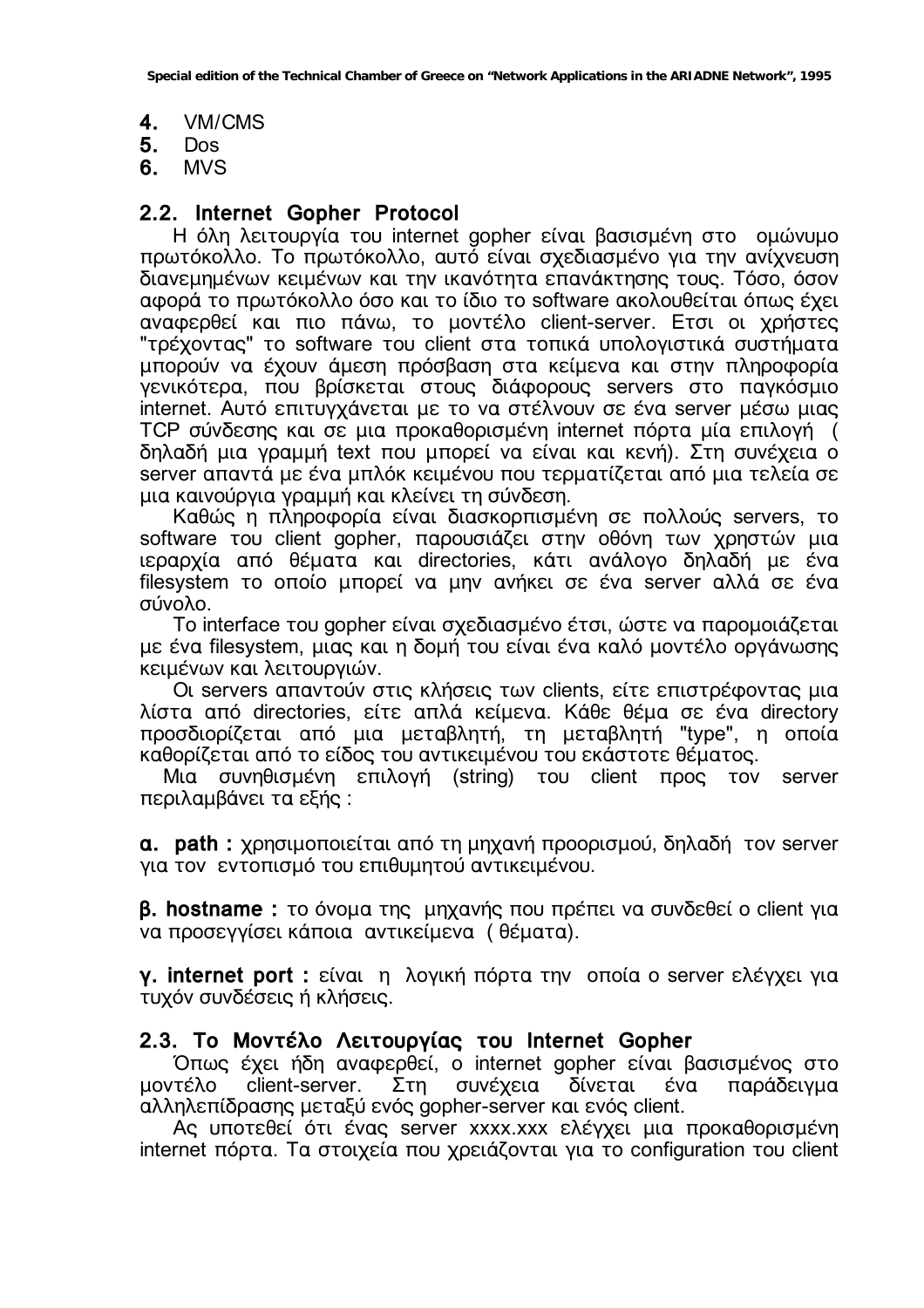περιορίζονται στο όνομα του server και στον αριθμό της internet πόρτας. Η διαδικασία είναι η εξής:

**Client :** ανοίγει σύνδεση με τον server xxxx.xxxx μέσω της πόρτας 70.

**Server :** δέχεται τη σύνδεση αλλά δεν απαντά τίποτα απολύτως.

**Client :** στέλνει μια κενή γραμμή, το νόημα της οποίας είναι να στείλει ο server ένα κατάλογο με τα θέματα που περιέχει.

**Server :** στέλνει μια σειρά από γραμμές που η καθεμία τελειώνει με  $<$ CR $>$  $<$ l F $>$ .

0About internet gopher#Stuff:About us#micro.umn.edu#70 1Courses,Schedules,Calendars##events.ais.umn.edu#120 1Student-Staff Directories##uinfo.ais.umn.edu#70 (.............. κλπ............)

στη συνέχεια ακολουθεί μια τελεία σε μια γραμμή και ο server κλείνει τη σύνδεση.

Ο πρώτος χαρακτήρας προσδιορίζει αν η γραμμή αναφέρεται σε ένα Kείμενο, ένα directory, ένα phone books server (CSO server) ή σε ένα λάθος (χαρακτήρες '0','1','2',ή '3').

Στο παραπάνω παράδειγμα η γραμμή 1 περιγράφει ένα κείμενο, το οποίο ο χρήστης θα δει στο τοπικό του interface με τον τίτλο "About internet gopher". Για να επιτύχει την πρόσβαση σε αυτό το κείμενο ο client θα πρέπει να στείλει στον server μια επιλογή (string) της μορφής : "Stuff: About us" στην πόρτα 70 του server micro.umn.edu. Εάν όλα τα παραπάνω γίνουν, τότε ο server απαντά με το περιεχόμενο του κειμένου τελειώνοντας με μια τελεία σε μια γραμμή και κλείνει τη σύνδεση.

### 3. Εγκατάσταση του Internet Gopher του Δικτύου Αριάδνη

H εγκατάσταση του software, όπως επίσης και το configuration, έγιναν στον server leon του Δικτύου Αριάδνη του οποίου η IP διεύθυνση είναι 143.233.2.1. Αρχικά το όλο software ήταν σε μορφή tar και συμπιεσμένο στη μορφή gopher1.12.tar.Z

Μετατράπηκε στην κανονική του μορφή με τις παρακάτω εντολές

**·**. uncompress gopher1.12.tar.Z

**B.** tar xvf gopher1.12.tar

με αποτέλεσμα να προκύψει το directory gopher1.12, όπου τοποθετήθηκε το όλο software.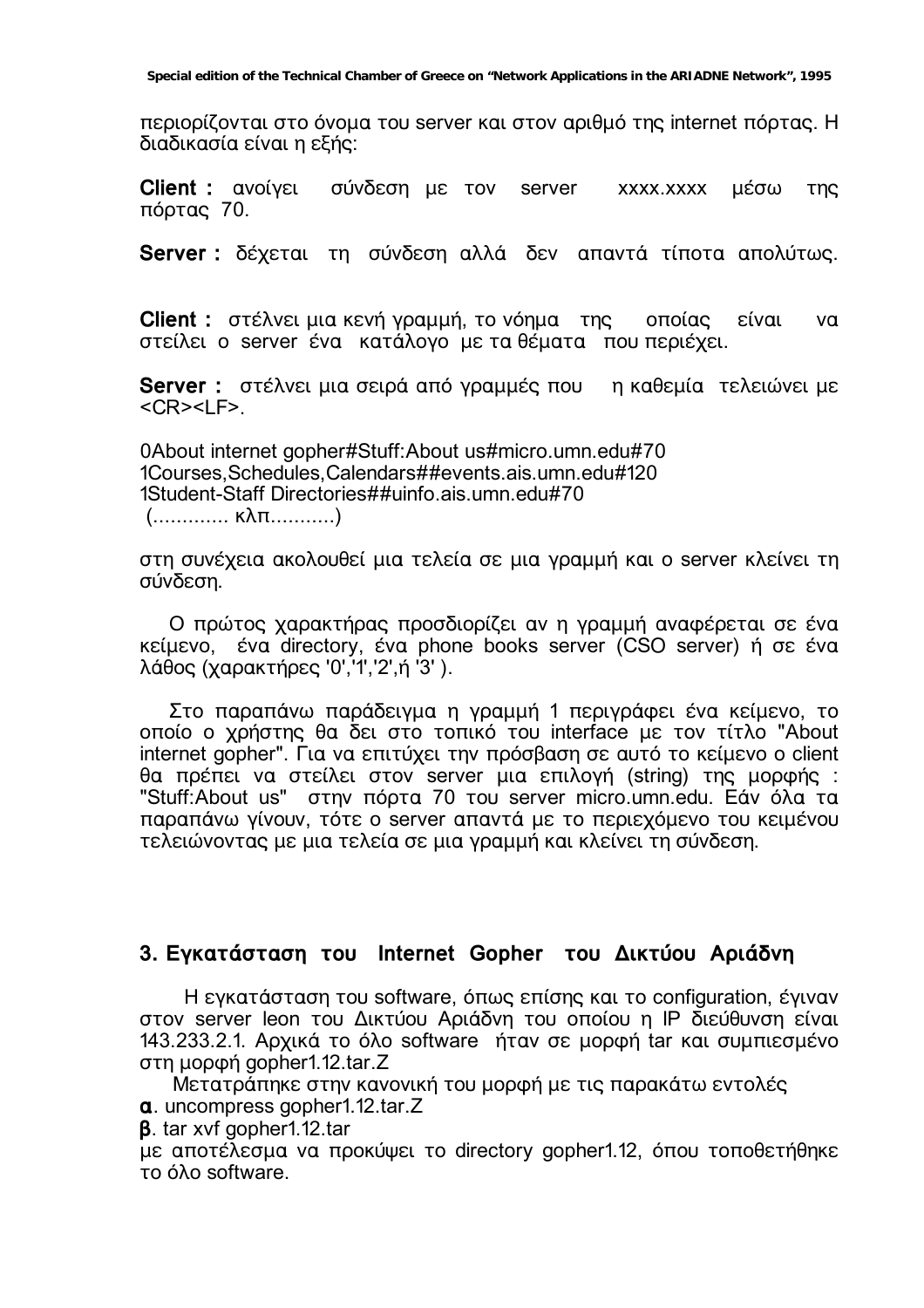Στη συνέχεια ακολουθήθηκε η διαδικασία του compilation. Ο ορισμός των διαφόρων παραμέτρων που ταιριάζουν στο συγκεκριμένο σύστημα, στο οποίο πραγματοποιήθηκε η εγκατάσταση, γίνεται στα αρχεία Makefile.config kat conf.h.

Συγκεκριμένα, στο αρχείο Makefile.config ορίστηκαν τα εξής:

1. η περιοχή, στην οποία βρίσκεται το εκτελέσιμο αρχείο του client είναι το /usr2/cust/gopher/local/bin

2. η περιοχή, στην οποία βρίσκεται το εκτελέσιμο αρχείο του server, όπως επίσης και το configuration file, είναι το /usr2/cust/gopher/local/etc

3. το directory, στο οποίο βρίσκονται οι πληροφορίες στις οποίες έχει πρόσβαση ο gopher client, είναι το /usr2/cust/gopher/gopher-data

4. η πόρτα, την οποία ελέγχει ο server, ορίστηκε να είναι η internet πόρτα 70

Επίσης, στο αρχείο conf.h ορίστηκε ότι ο client συνδέεται πάντα μόνο με τον τοπικό server, καθώς επίσης και οι βιβλιοθήκες που είναι απαραίτητες για τον compiler. Ο compiler που χρησιμοποιήθηκε είναι ο στάνταρ /usr/5bin/cc που υποστηρίζεται από το συγκεκριμένο σύστημα.

Στη συνέχεια για να αρχίσει η διαδικασία του compilation και της εγκατάστασης τόσο του client, όσο και του server δίνονται οι εξής εντολές:

make

make install

# 4. Περιγραφή του Gopher Server

To στήσιμο ενός gopher server είναι κάτι ανάλογο με το στήσιμο ενός anonymous ftp server, πράγμα που σημαίνει ότι υπάρχει ένα directory, όπου κρατούνται τα data στα οποία έχει πρόσβαση ο client.

# 4.1. Λειτουργία του Gopher Server και Configuration

Δύο είναι οι τρόποι με τους οποίους μπορεί να τρέξει ο gopher server:

**α. εξακολουθητικά:** Στην περίπτωση αυτή ο server τρέχει με τη μορφή daemon και ελέγχει συνέχεια την internet πόρτα 70 για τυχόν κλήσεις. Αυτό επιτυγχάνεται με την ακόλουθη προσθήκη στο αρχείο rc.local του υπολογιστικού μας συστήματος:

if [ -f /usr2/cust/gopher/gopher-data ]; then /usr2/cust/gopher/local/etc/gopherd \ -I /usr2/cust/gopher/Gopherlog70\ qopher-data 70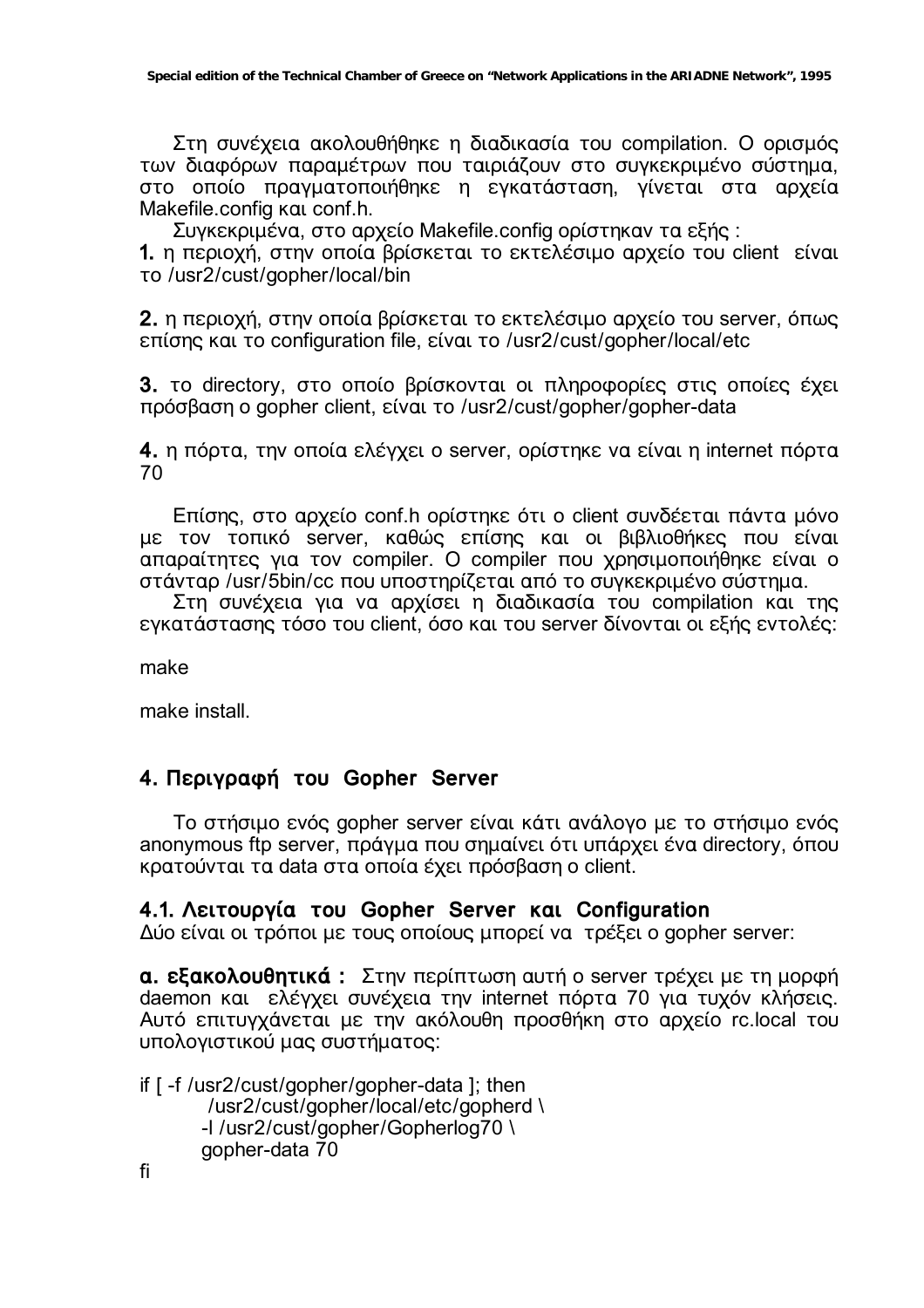β. χρησιμοποιώντας το πρόγραμμα inetd : Με αυτό τον τρόπο ο server δεν τρέχει συνέχεια αλλά μόνο όταν υπάρχει κάποια σύνδεση με τον gopher client, πράγμα που είναι και το πλεονέκτημα σε σχέση με τον πρώτο τρόπο. Οι προσθήκες που πρέπει να γίνουν είναι οι εξής:

#### 1. στο αρχείο /etc/services 70/tcp gopher

2. apxelo / etc/inetd.conf nowait qopher stream tcp root /usr2/cust/gopher/local/etc/gopherd\_gopherd

Για να ξεκινήσει τη λειτουργία του ο server θα πρέπει όσον αφορά τη πρώτη περίπτωση να γίνει reboot στο σύστημα, ενώ όσον αφορά τη δεύτερη να δοθεί κάποιο HUP σήμα στον αριθμό της διαδικασίας του inetd

kill - HUP 1234 όπου 1234 process id

Οι παράμετροι που μπορεί να πάρει το εκτελέσιμο αρχείο του gopher server στη γραμμή της εντολής (command line) είναι οι εξής:

gopherd [-DClc ] [-o options ] [-L load ] [-I logfile ] [-u user] gopher-data gopher-port

Eκείνο που έχει μεγάλη σημασία στην περίπτωση του server, είναι το είδος και ο τρόπος με τον οποίο τοποθετούνται τα data στην περιοχή, η οποία είναι προσβάσιμη από τον client.

Ta data μπορεί να είναι εκτός από directories, αρχεία και link αρχεία. Υπάρχουν δύο διαφορετικοί τρόποι να δημιουργούν τέτοιου είδους γέφυρες (links). Ο πρώτος και απλούστερος τρόπος είναι να δημιουργηθεί ένα link αρχείο το οποίο περιέχει τα data που χρειάζονται από το server. Όλα τα αρχεία στο directory των data του gopher server που αρχίζουν με τελεία λαμβάνονται σαν link αρχεία. Ενα link αρχείο μπορεί να περιέχει πολλά άλλα links. Για να καθοριστεί ένα link χρειάζονται 5 γραμμές, οι οποίες καθορίζουν τα απαραίτητα χαρακτηριστικά για κάθε κείμενο.

Ένα παράδειγμα link αρχείου είναι το παρακάτω:

Name=Cheese Ball Recipes  $Number = 1$ Type=1 Port=150 Path=1/Moo/Cheesy Host=zippy.micro.umn.edu Η γραμμή Name=, είναι αυτό που βλέπει ο χρήστης, καθώς περιηγείται στα διάφορα directories του gopher server.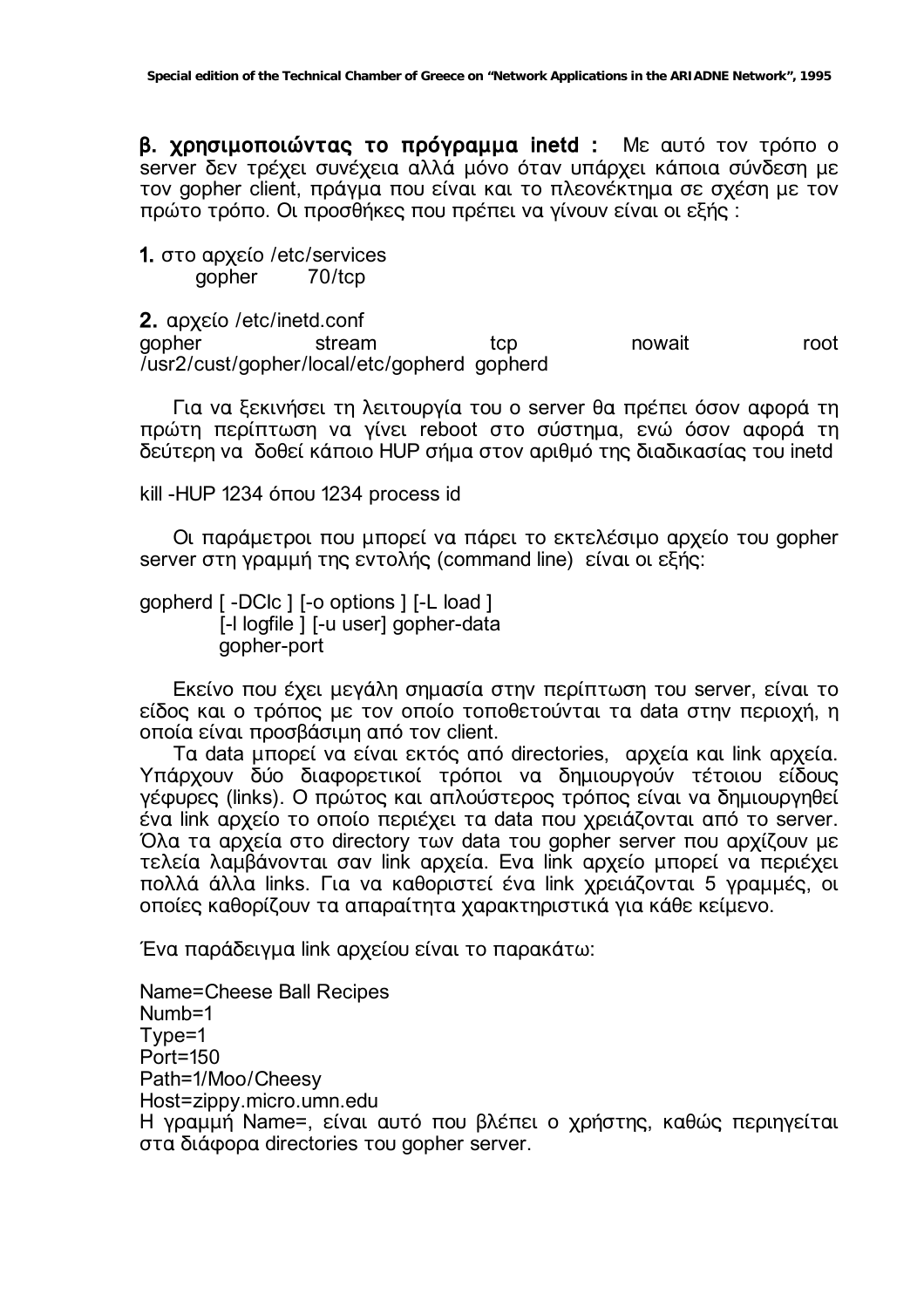Η γραμμή Type=, ορίζει τι είδους κείμενο είναι το αντικείμενο.

H γραμμή Path=, ορίζει το path που οδηγεί στο συγκεκριμένο αρχείο.

Και τέλος οι γραμμές Host, Port ορίζουν τη μηχανή που υπάρχει το συγκεκριμένο αρχείο.

Η μεταβλητή "Τγρe" μπορεί να καθορίσει ένα από τους παρακάτω τύπους αντικειμένων:

- 0 -- Text File
- 1-- Directory
- 2 -- CSO name server
- 4 -- Mac HQX file
- 7 -- Full Text Index
- 8 -- Telnet Session
- 9 -- Binary File
- $10 -$ Sound

To link αρχείο μπορεί να περιγράφει και ένα telnet link με ένα άλλο gopher server:

```
Tvpe=8Name=Telnet link to isosun information server
Host=isosun.ariadne-t.gr
Port = 23Path=pythia
```
Στο παραπάνω link υπάρχει μια telnet σύνδεση με τη μηχανή isosun στην πόρτα 23 και για login χρησιμοποιείται το pythia.

Με αυτό τον τρόπο, επιτυγχάνεται η πρόσβαση σε πολλαπλά αρχεία που βρίσκονται σε διάφορους servers.

### 5. Επικοινωνία του χρήστη με τον Gopher και χρήση του Gopher **Client**

Ο χρήστης του δικτύου για να επικοινωνήσει με τον gopher server πρέπει να τρέξει τον gopher client. Δύο είναι οι τρόποι οι οποίοι παρέχονται για το "τρέξιμο" του software του client από τους χρήστες. Αυτοί είναι:

1. δίνοντας την εντολή gopher <enter> στο prompt του server, προϋπόθεση είναι να υπάρχει στο path του χρήστη το /usr/local/bin, όπου έχει τοποθετηθεί το εκτελέσιμο αρχείο του gopher client, επειδή το directory αυτό είναι στο path των περισσοτέρων χρηστών.

2. κάνοντας telnet στο server leon και login με gopher.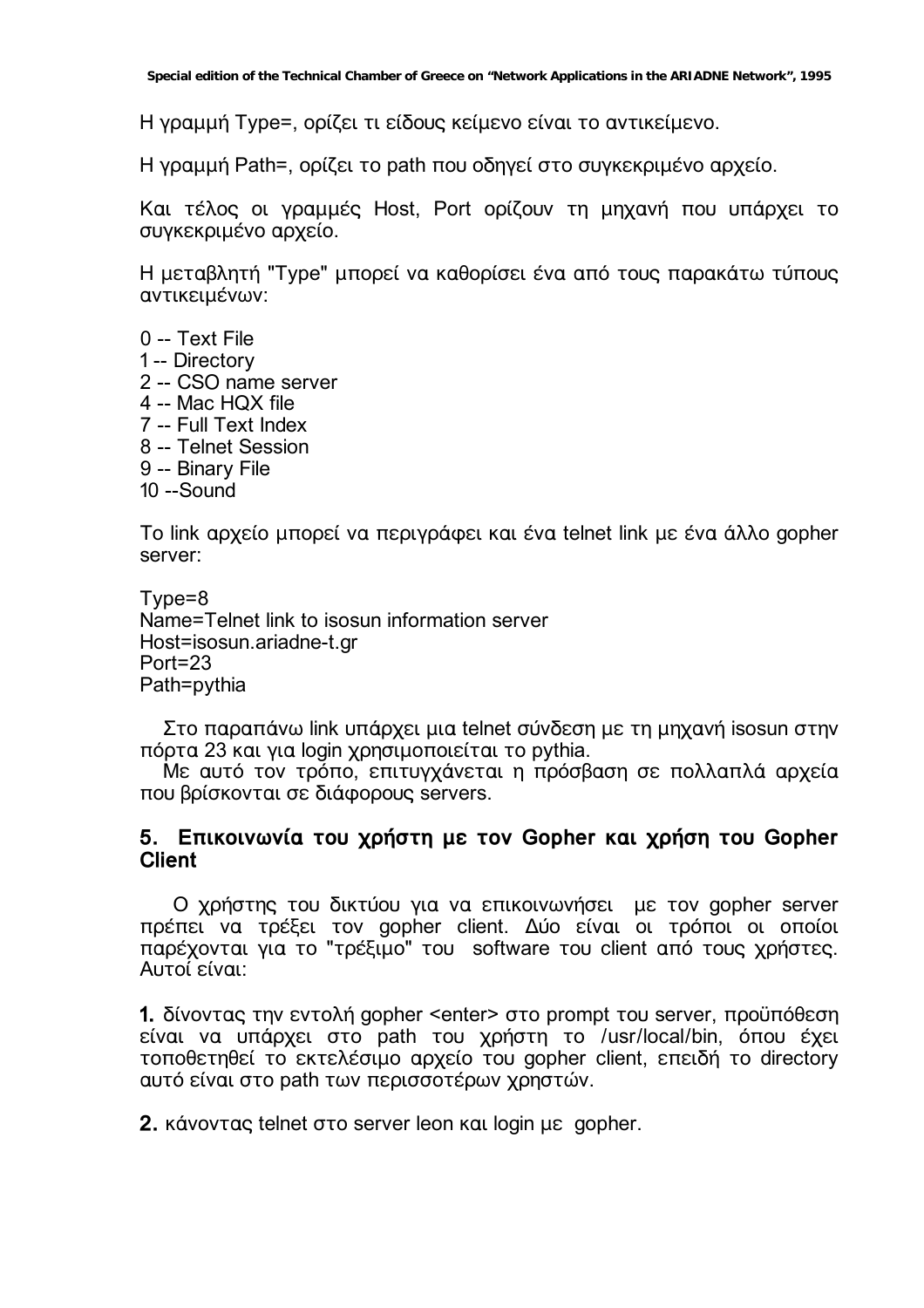Με οποιονδήποτε από τους παραπάνω τρόπους, ο χρήστης εισάγεται σε ένα εντελώς φιλικό περιβάλλον, όπου εμφανίζονται όλες οι πληροφορίες προσβάσιμες από τον gopher client, σε μορφή μενού (directories ή απλών αρχείων).

# Internet gopher information client version 1.12 Root gopher server: leon.nrcps.ariadne-t.gr

---> 1. Information about gopher/

2. Ariadne history/

3. Ariadne status/

4. Ariadne services/

5. Ariadne anonymous ftp/

6. News/

7. Other gopher and Information servers/

Press ? for help, q to Quit, u to go up menu Page: 1/1

Το προηγούμενο μενού είναι αυτό που μπορεί να δει κάποιος χρήστης όταν χρησιμοποιήσει τον gopher client. που έχει ενκατασταθεί στο leon.nrcps.ariadne-t.gr.

Σε κάθε μενού, όπως φαίνεται και από προηγούμενα παρουσιασμένο μενού, υπάρχουν οι ακόλουθες τρεις βασικές εντολές:

<?> : εμφανίζεται ο κατάλογος των εντολών της on-line βοήθειας.

<q> : βγαίνουμε από το πρόγραμμα

<u> : οδηγούμαστε στο προηγούμενο μενού

Με τη βοήθεια τον arrow keys, ο χρήστης μπορεί να μετακινείται ανάμεσα στα διάφορα directories, να διαβάζει την πληροφορία που τον ενδιαφέρει, και στη συνέχεια του δίνεται η δυνατότητα να στείλει με mail την πληροφορία αυτή στον προσωπικό του λογαριασμό (account), που έχει σε οποιονδήποτε υπολογιστή παγκόσμια.

To software του client προσφέρει όπως αναφέρθηκε, τη δυνατότητα online βοήθειας, η οποία περιλαμβάνει τις εξής εντολές: Χρησιμοποιώντας τα arrow keys:

up : μετακινούμαστε στη προηγούμενη γραμμή

down : μετακινούμαστε στην επόμενη γραμμή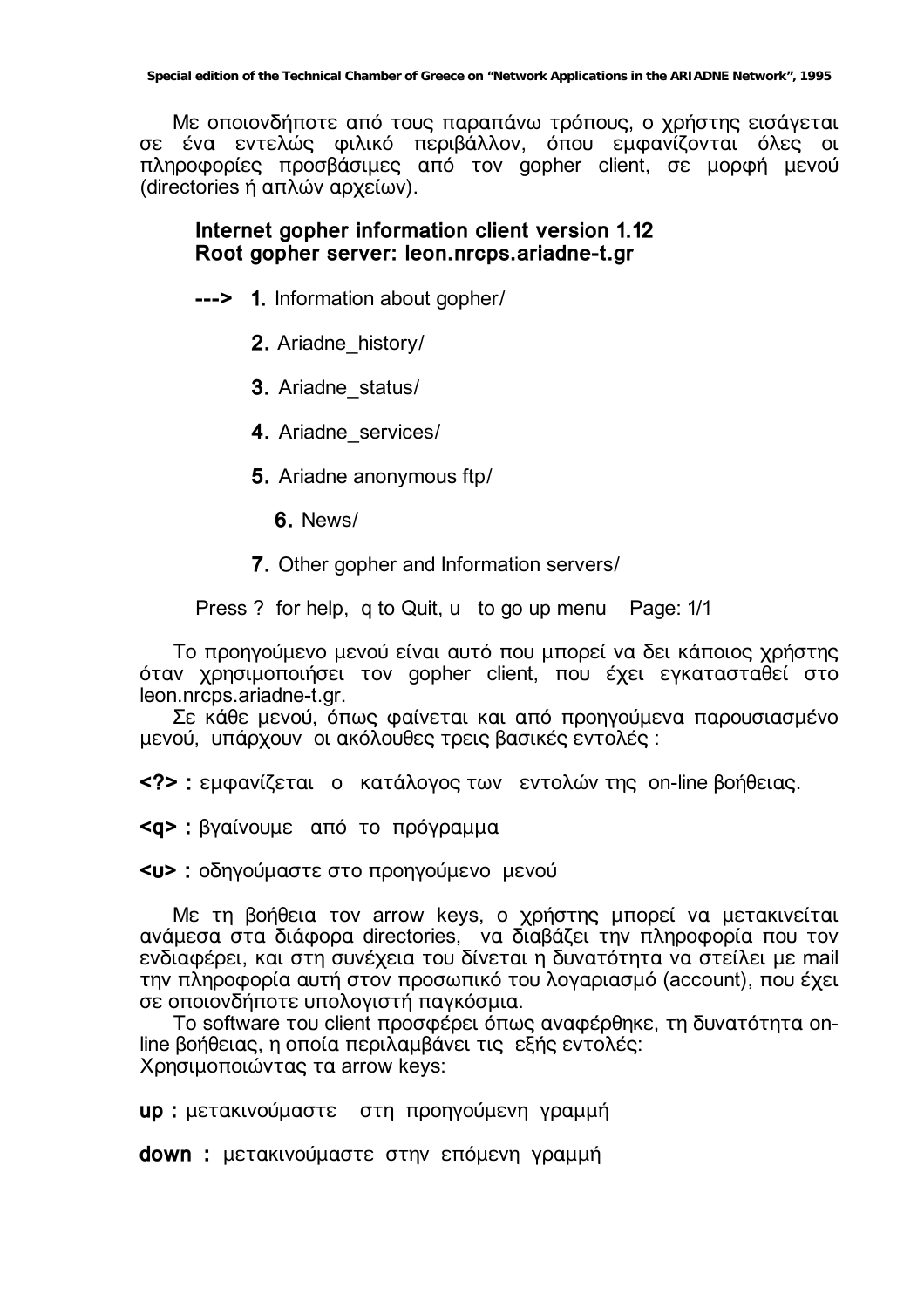right, return : εμφανίζεται το συγκεκριμένο θέμα

left: βγαίνουμε από το συγκεκριμένο θέμα

#### Άλλες εντολές:

>, +, Pgdwn, space : εμφανίζεται η επόμενη σελίδα

<, -, Pgup, b : εμφανίζεται η προηγούμενη σελίδα

0-9 : οδηγούμαστε σε συγκεκριμένη γραμμή του μενού

m : οδηγούμαστε στο αρχικό, βασικό μενού

: κάνουμε download ένα αρχείο στο τοπικό υπολογιστικό μας D σύστημα.

**Q** : εγκαταλείπουμε πρόγραμμα χωρίς κάποιο prompt **TO** 

εμφανίζονται τεχνικές πληροφορίες エンジェット σχετικά με το συγκεκριμένο θέμα

: σώζει το συγκεκριμένο θέμα σε αρχείο **S** 

: ψάχνει για συγκεκριμένο θέμα στο μενού  $\mathcal{L}$ 

: βρίσκει το επόμενο θέμα που ταιριάζει στο το ταρχικό n. "ψάξιμο" που έγινε με την εντολή "/".

Κάθε θέμα του μενού καταλήγει σε συγκεκριμένο χαρακτήρα ώστε να είναι εύκολος ο διαχωρισμός τους. Έτσι τα διάφορα σύμβολα που χρησιμοποιούνται είναι τα εξής:

/ : αναφέρεται σε directory

.: αναφέρεται σε απλό αρχείο

? : αναφέρεται σε θέμα που έχει τη δυνατότητα να ψάχνει για συγκεκριμένα κείμενα. Επιλέγοντας το ο χρήστης, θα του ζητηθεί κάποια λέξη κλειδί. Τα κείμενα που ταιριάζουν με την παραπάνω λέξη θα εμφανιστούν στην οθόνη του χρήστη.

CSO: αναφέρεται σε servers τηλεφωνικών καταλόγων, όπου μπορεί κανείς να ψάξει κάποια πληροφορία χρησιμοποιώντας κάποιο κριτήριο π.χ όνομα. διεύθυνση.

**TEL:** αναφέρεται σε telnet συνδέσεις με άλλα υπολογιστικά συστήματα.